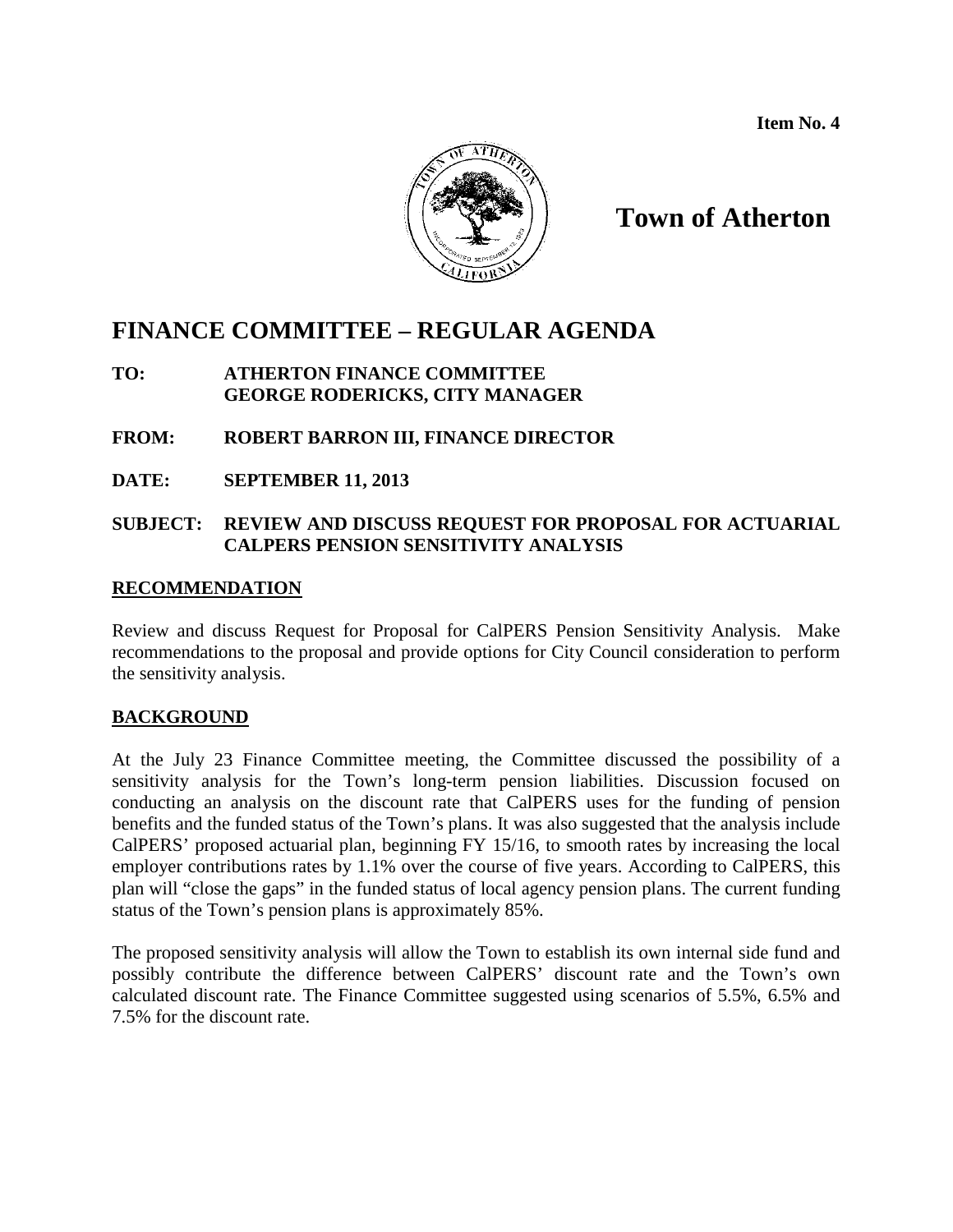Review, Discuss, Request for Proposal for Actuarial CALPERS Pension Sensitivity Analysis. September 11, 2013 Page 2 of 2

## **FINDINGS**

Attached is a Request for Proposal (RFP) for your review. The RFP would be issued to solicit proposals for the work. Alternatives to hiring a consultant to do the work at a cost include:

- 1) Prior to issuing an RFP, staff can again contact Joe Nation, Professor of Public Policy at Stanford University, to determine his level of interest for the project. If Mr. Nation is willing to perform the work pro bono, that is a recommended alternative.
- 2) The Finance Committee can form an Ad-Hoc Committee (less than a quorum) to work independently on the data and report out to the entire Committee.
- 3) The Finance Committee can form an Ad-Hoc Committee to work with staff to approximate an impact of changes in the discount rate. The resultant numbers can be used as a baseline for developing policy consideration goals for City Council in regards to funding of long term liabilities.

The above options could save the Town cost of a consultant to do the work.

#### **RECOMMENDATION**

*It is recommended that the Finance Committee take time to review and discuss whether to solicit formal proposals through the RFP or consider other options listed above. Solicitation of a formal proposal allows for an independent actuarial analysis via a consultant that may be more familiar with pension actuarial.*

# **FISCAL IMPACT**

Once the RFP is submitted by consultants there could be a budget amendment to the FY 13-14 budget to perform the analysis.

Prepared by: Approved by:

\_\_\_\_\_\_\_\_\_\_\_\_\_\_\_\_\_\_\_\_\_\_\_\_\_\_\_\_\_\_\_\_\_ \_\_\_\_\_\_\_\_\_\_\_\_\_\_\_\_\_\_\_\_\_\_\_\_\_\_\_\_\_\_\_\_\_ Robert Barron III, Finance Director George Rodericks, City Manager

# **ATTACHMENT(S)**

Request for Proposal for CALPERS pension sensitivity analysis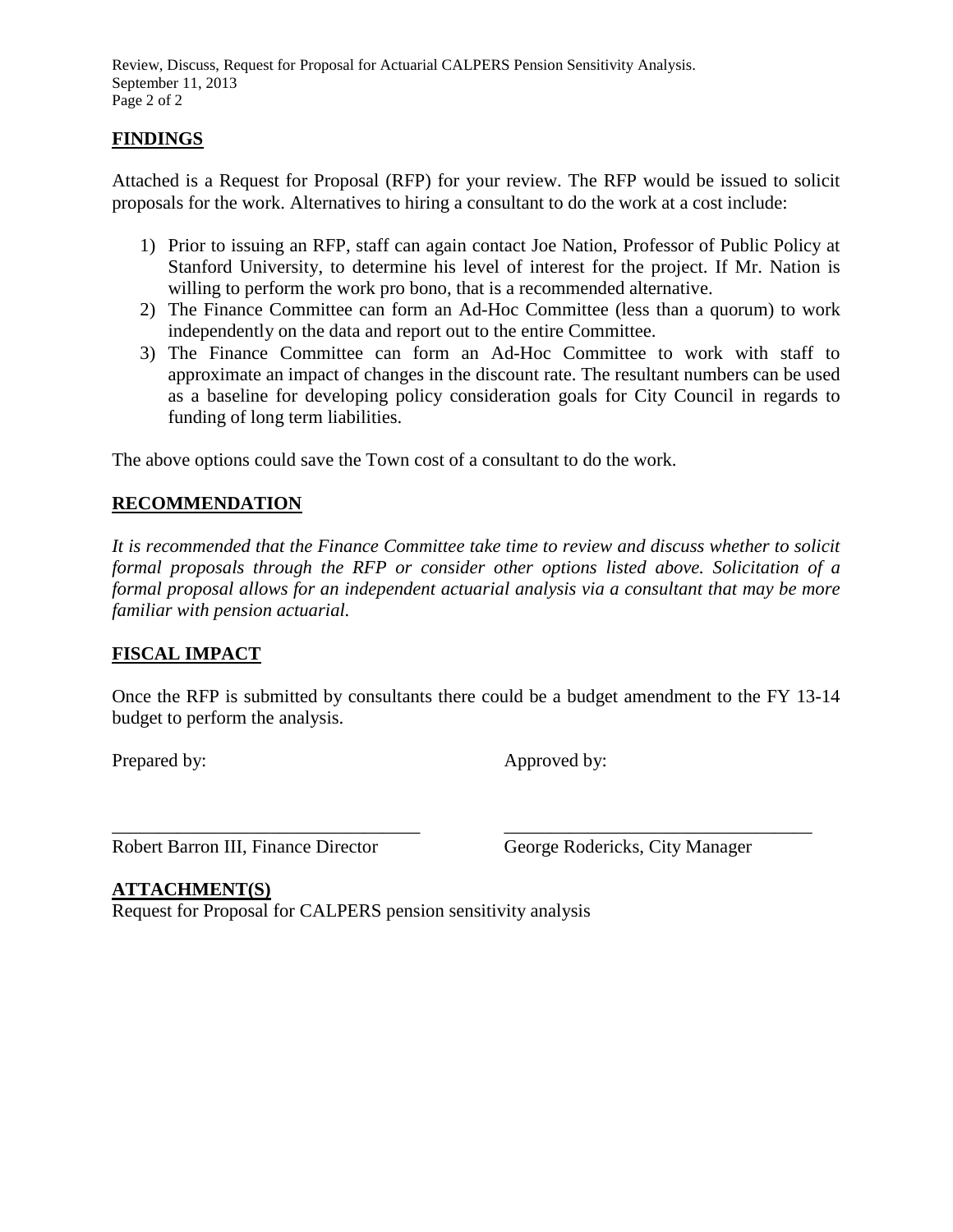# Request for Proposal Actuarial Pension Sensitivity Analysis

Date Issued: October 30, 2013

Date Due: December 2, 2013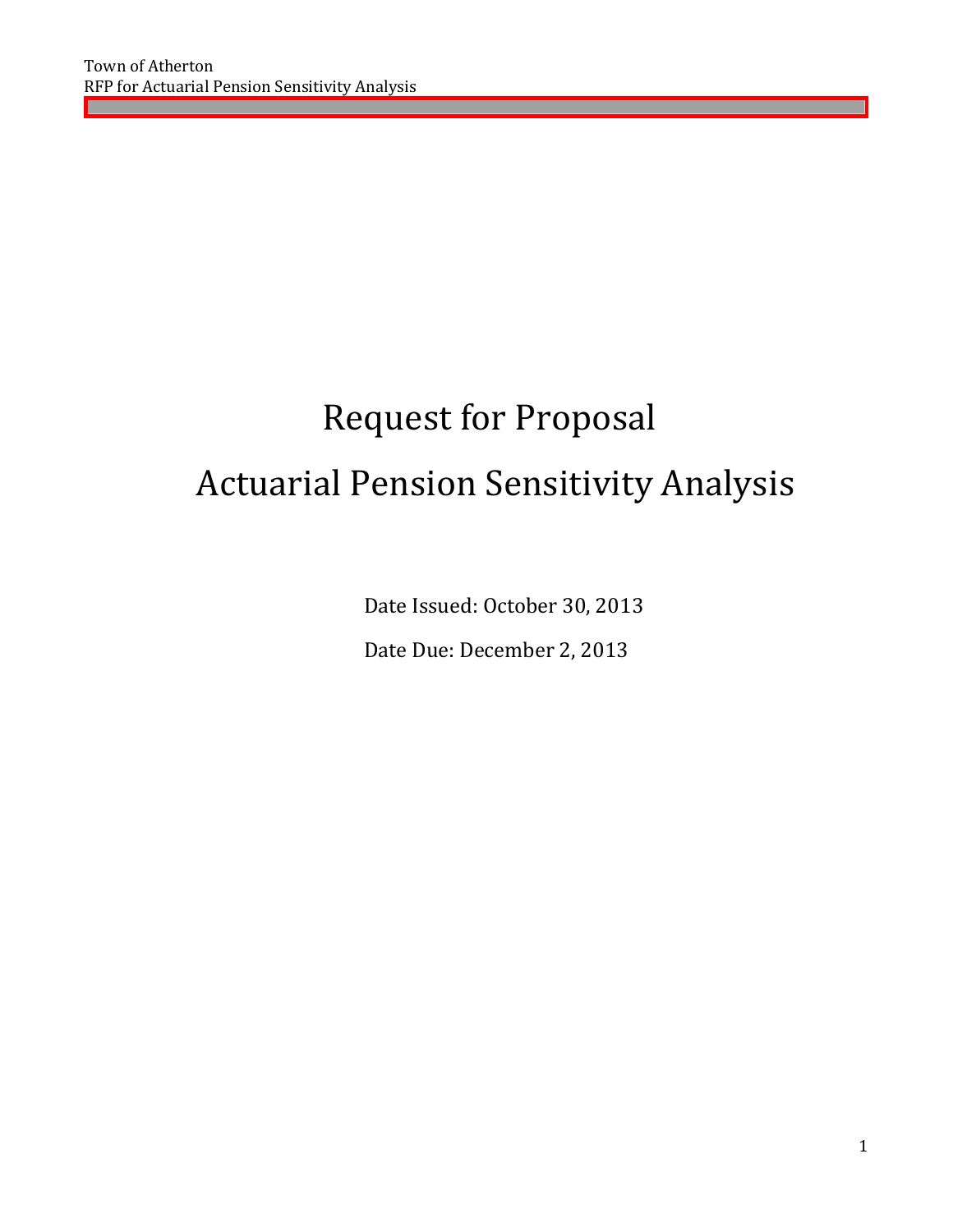# TOWN OF ATHERTON, CALIFORNIA

# REQUEST FOR PROPOSAL ACTUARIAL PENSION SENSITIVITY ANALYSIS

# Table of Contents

# **Table of Contents**

|           | $\mathbf{I}$ .<br>Introduction                    |  |
|-----------|---------------------------------------------------|--|
|           |                                                   |  |
|           |                                                   |  |
|           | II.<br><b>Nature of Services Required</b>         |  |
|           |                                                   |  |
|           | <b>Description of Government</b><br>III.          |  |
|           |                                                   |  |
|           |                                                   |  |
|           |                                                   |  |
|           | IV.<br><b>Time Requirements</b>                   |  |
|           |                                                   |  |
|           |                                                   |  |
|           | V.<br><b>Proposal Requirements</b>                |  |
|           |                                                   |  |
| <b>B.</b> |                                                   |  |
|           | 1. General Requirements                           |  |
|           | 2. Firm Qualifications and Experience             |  |
|           | Prior Engagements with the Town of Atherton<br>3. |  |
|           | 4. Report Format                                  |  |
|           |                                                   |  |
|           | <b>Evaluation Procedures</b><br>VI.               |  |
| А.        |                                                   |  |
| Β.        |                                                   |  |
| C.        |                                                   |  |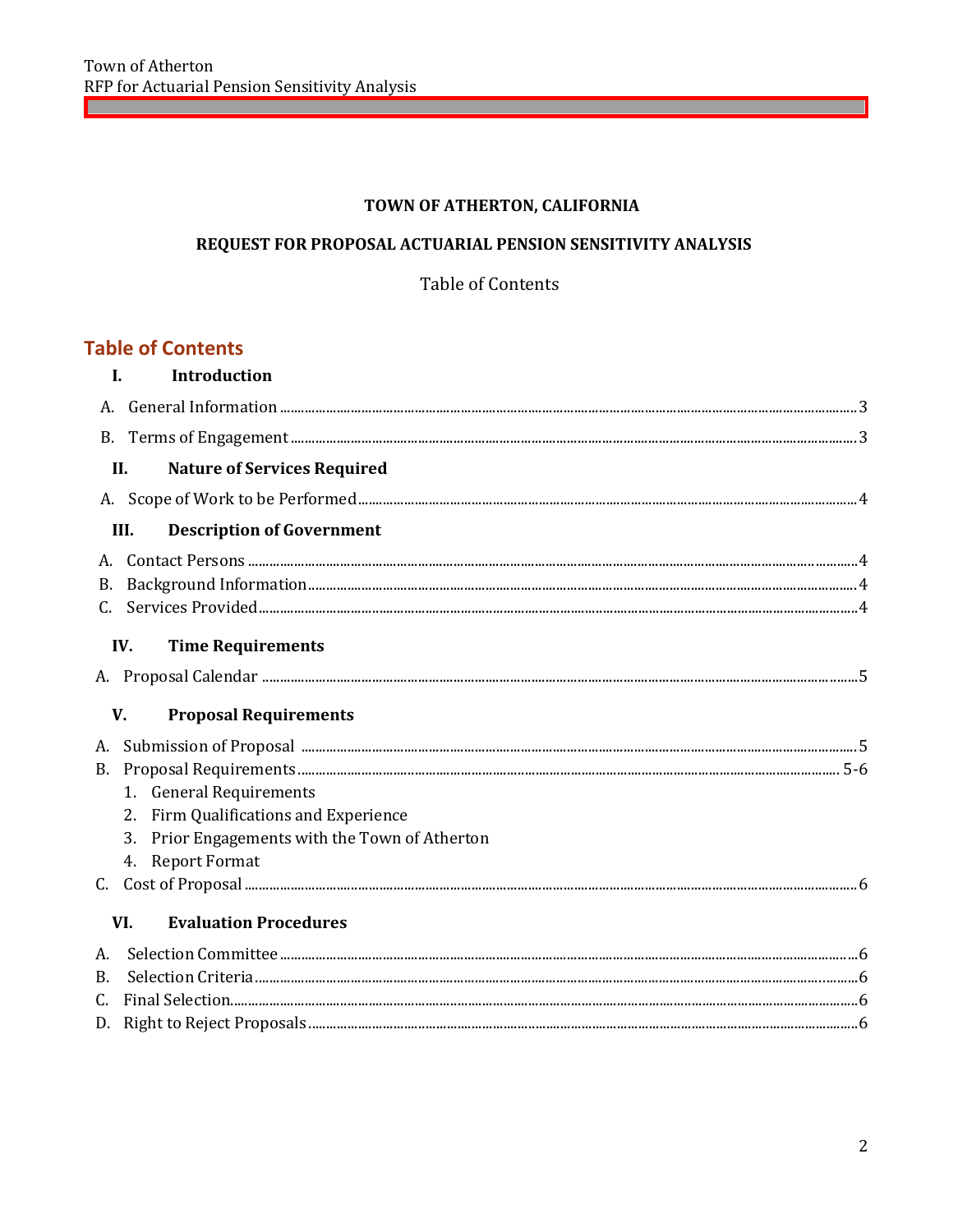#### I. INTRODUCTION

#### A. General Information

The Town of Atherton is requesting proposals from qualified actuarial consultants to perform a sensitivity analysis on its retirement pension plans. The Town retirement is with CALPERS retirement system. The Town of Atherton participates in two member retirement plans within the CALPERS program. They include the Miscellaneous Employees 2% @55 benefit plan and the Public Safety Employees at 3% @ 50 benefit plan. Also as defined by the Public Employees' Pension Reform Act of 2013 (PEPRA) Miscellaneous New Members will receive 2% @62 benefit formula and Public Safety New Members will receive 2.7% @57 benefit formula. The Town of Atherton retirement plans participate in the CALPERS risk pools. Neither of the plans participate in Social Security.

There is no implied obligation for the Town of Atherton to reimburse the responding consultants for any expenses incurred in preparing proposals in response to this request.

For a consultant to be considered, Town must receive five (5) copies of the proposal by 4:00 pm on Monday December 2nd, 2013 at the following address:

> Finance Department Town of Atherton 91 Ashfield Road Atherton,CA. 94027

All proposals must be sealed and marked "Proposal- Actuarial Pension Analysis"

A selection committee will evaluate proposals submitted. During the evaluation process the committee and the Town reserve the right to request additional information or clarifications from proposers. Firms submitting proposals may be subject to in-person interviews as part of the evaluation process. Submission of a proposal indicates acceptance by the firm of the conditions contained in the request for proposal.

It is anticipated the selection of a firm and approval by City Council will be completed on or before December 18, 2013

#### B. Terms of Engagement

A one year contract or until the pension sensitivity analysis is completed. Proposal package shall be inclusive of fees for preparation and presentation of the analysis.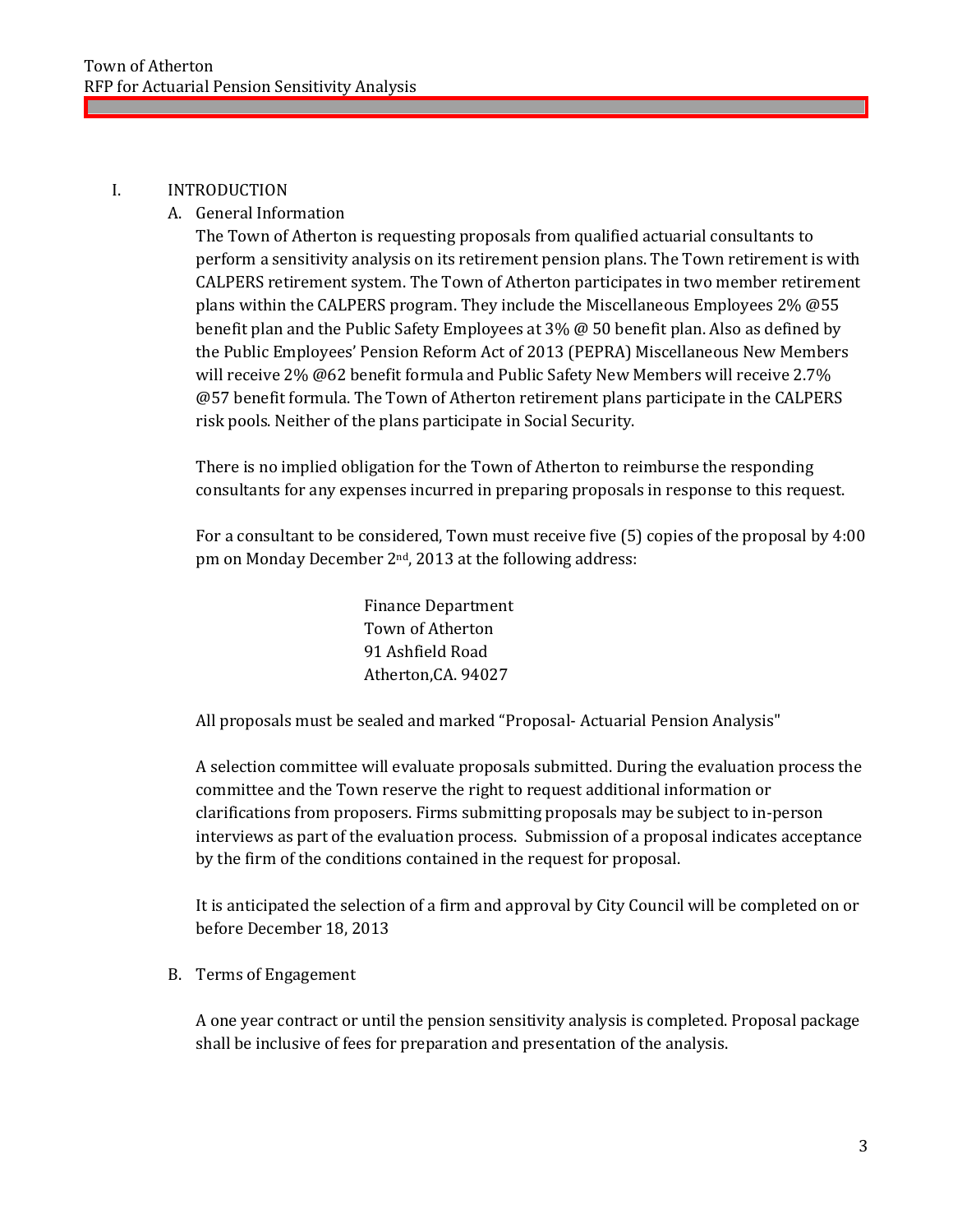## II. NATURE OF SERVICES REQUIRED

## A. Scope of Work to be performed

The Town of Atherton requires a sensitivity analysis on the CALPERS long term pension liabilities. Items of concern are on the discount rate CALPERS uses for the funding of pension benefits and the funded status of the Town's plans. This analysis would review the impact of lesser rates of return than the CALPERS applied discount rate. It is determined that discount rates of 5.5%, 6.5% and 7.5% would be used in this sensitivity analysis and determine the Town's funded status. This would allow the Town to assess the benefits of setting up an internal side fund to pay the difference, if necessary. The Town would also like the sensitivity analysis to study the impact of the CALPERS 5-year smoothing policy of 1.1% which begins in FY15-16. The Town would like to know how the smoothing policy would "close the gap" in the Town's funding plan. The Town would like to see a comparison of the smoothing plan to changes in the discount rate. The Town would like a review of the CALPERS Miscellaneous and Safety actuarial reports from 2009 through 2012.

#### III. DESCRIPTION OF GOVERNMENT

A. Contact Persons

The consultant's principal contact will the Town of Atherton will be Robert Barron III, Finance Director, or designated representative, who will coordinate the assistance to be provided by the Town to the consultant.

B. Background information

The Town of Atherton was incorporate in 1923 as a general law city operating as a Council-Manager form of government. The Town is 5.049 square miles and has a population of about 7,100. It is located in the San Francisco Bay Area peninsula region. The Town provides most municipal services except for fire protection and water services. The City has 34 full time employees and has a combined all funds operating budget of approximately \$23 million.

C. Services Provided

The Town of Atherton provides the following services to its citizens:

- General Government
- Public Safety
- Community Development
- Public Works
- Parks
- Capital Projects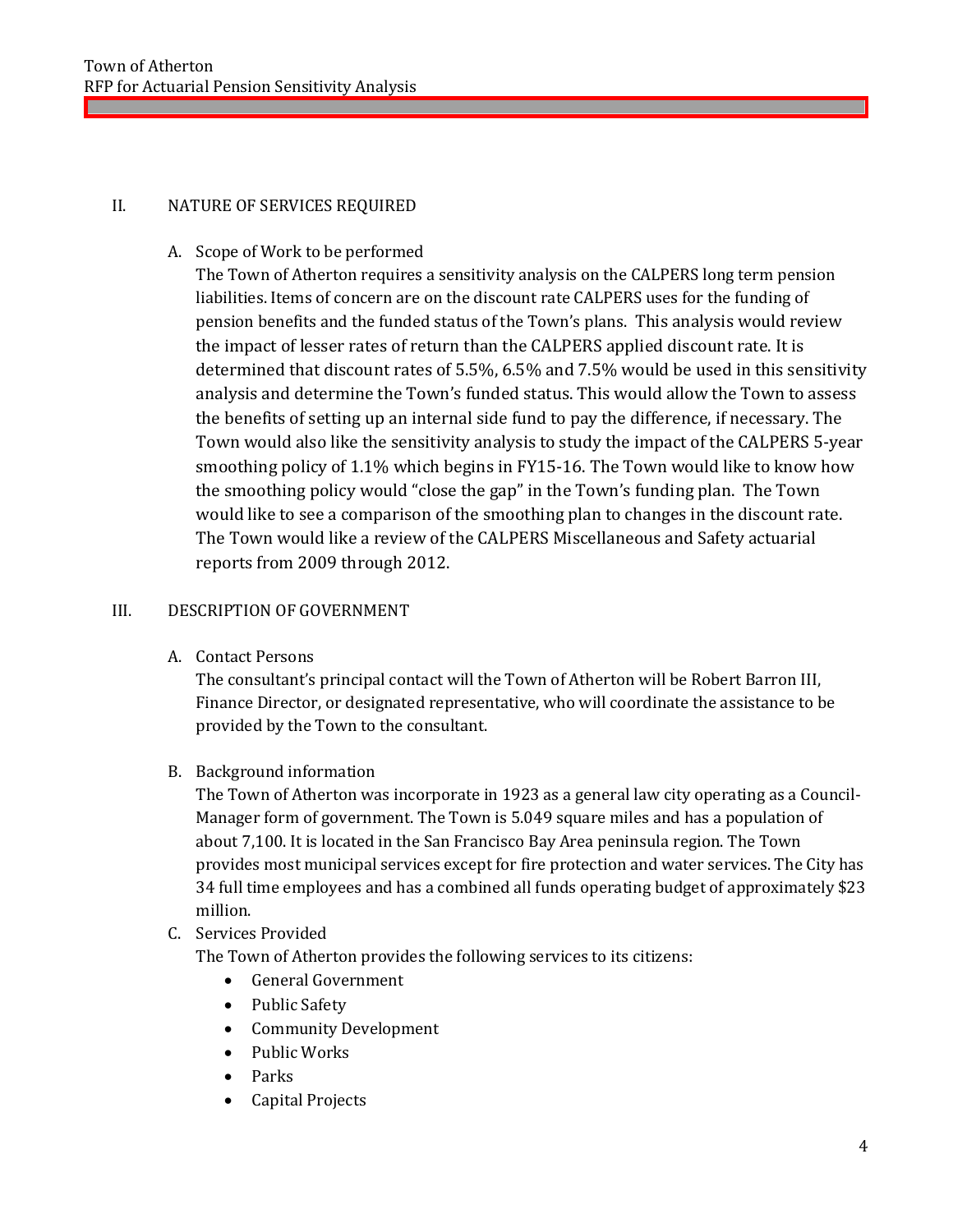#### IV. TIME REQUIRMENTS

- A. Proposal Calendar The following is date the proposals are to be submitted and the timeline of key dates:
- Date Activity 10/30/13 Request for proposal issued 12/2/13 Due date for proposals 12/18/13 Notification to selected firm 1/3/13 Contract Date

#### V. PROPOSAL REQUIREMENTS

- A. Submission of Proposal The proposal material is required to be received by 4:00 pm on December 2, 2013
- B. Proposal Requirements
	- 1. General Requirements

For a consultant to be considered the following is the proposal requirements:

Five (5) copies of the proposal to include the following:

- Title page -Shows the request for proposal subject, the consultant's name, address and telephone number of the contact person and date of the proposal.
- Transmittal Letter- Signed letter of transmittal acknowledging the proposer's understanding of the work to be performed, commitment to perform the work within the time frame, a statement as why the consultant believes itself to be best qualified to perform the analysis.
- Detailed proposal- the proposal is to demonstrate qualifications and capacity of the consultant to perform the pension analysis. It should include the particular staff to be assigned to the analysis. The proposal should be prepared simply and economically, and concise description of the consultant's capability to satisfy the requirements of the request for proposal.
- Independence-The consultant should list and describe if any professional relationships involving the Town of Atherton the past four years. A statement is welcomed explaining why such relationships do not present a conflict of interest in performing the proposed analysis.